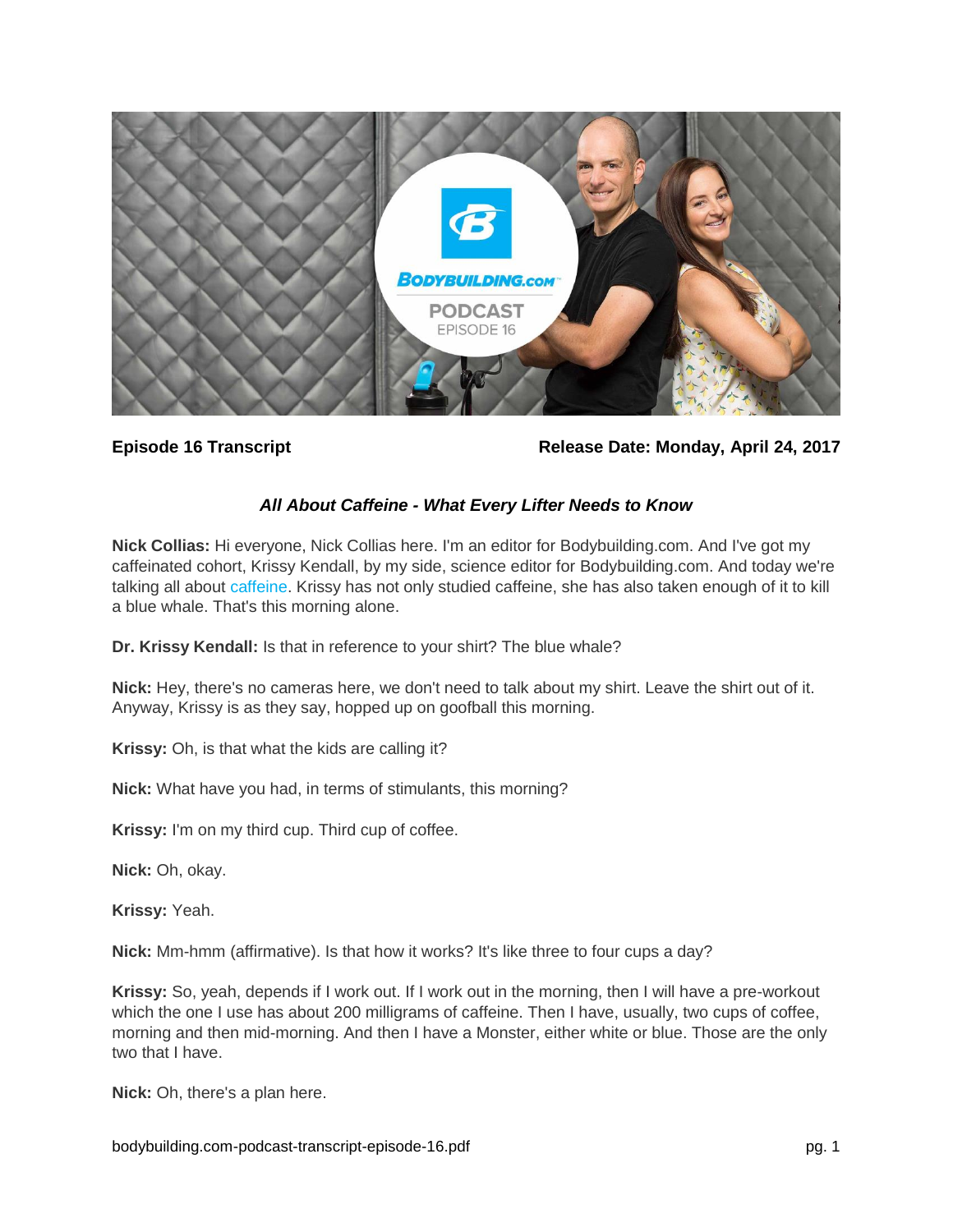**Krissy:** Yeah, there is. Yeah. I teach classes, fitness classes, in the evening. So then I either have another ... Like amino energy or any one of those BCAAs that have caffeine. The reason why I use those is just because they're smaller doses and a lot of them you can control, so one scoop is 50 milligrams, two scoop is 100 milligrams. I can easily control how much caffeine I want, or I'll just have another cup of coffee because, on average, you're looking at an eight ounce cup of brewed coffee, 80 to 100 milligrams of caffeine. It's not super, super -

**Nick:** Depending on where you get it. If you make it yourself, that's one thing.

**Krissy:** That's what I mean, yeah. The Keurigs that we use, that's what I'm looking at. That's pretty much what I have, not including any food. There's some sources of caffeine in food, but for ...

**Nick:** Arugula. Arugula is the secret caffeine.

**Krissy:** Yeah, I know, that's right. Food's not a major source ...

**Nick:** I don't know if that's actually true, I just heard that recently.

**Krissy:** Well, there is, yeah. Surprising. But most of the time, even chocolate, chocolate, people say chocolate's caffeine. Unless it's infused or the people put caffeine in it, it's not a huge ... Like 30 to 40 milligrams.

**Nick:** Yeah, that was something I wanted to talk about at some point and also the theobromine in it affects that, right?

**Krissy:** Yeah, yeah. That's my daily caffeine. Obviously, things change little bit day to day but for the average day, that's what I'm looking at.

**Nick:** For full disclosure, I guess I'll say what I do as well.

**Krissy:** Yeah, I'm interested to know.

**Nick:** I make a shot of espresso when I wake up. It is the first thing I do every morning before I even allow myself to take a breath outside the bed, I'm staggering toward the espresso machine. I make one beautiful little shot. It's the highlight of my entire day. That's also a ritual. The kids wake up every morning to the sound of the espresso machine warming up. It kind of goes ... I grind the beans and I hear my one year old, "Da, da!" And then the five year old goes, "Hey, da, da, mama!" And then that's how the day starts. I'll have usually one more, either a shot from someplace in downtown Boise on the way or a cup or two of tea here, or I'll sneak into the board room where we are recording this podcast and have a cup of coffee out of the executive coffee machine because at Bodybuilding.com, that is the best cartridge plate in the town. So anyway, my secret's out I guess. But it's a little more limited than you, but I think it's worth discussing these things also, because it's easy to talk about caffeine. Oh, caffeine it is this substance. But it isn't caffeine for nearly anybody, it's what you drink. It's [coffee,](https://www.bodybuilding.com/content/ask-the-science-chick-does-coffee-count-toward-fluid-requirements.html) it's tea, it's your amino fruity punch, or it's a tool for your workout. And I want to get into caffeine today, so we can have a little greater understanding, be a little more strategic about how we actually take it. Not only because every day is a good day to talk about caffeine, as people do every day in this office. But the world's most caffeinated coffee just got released the other day.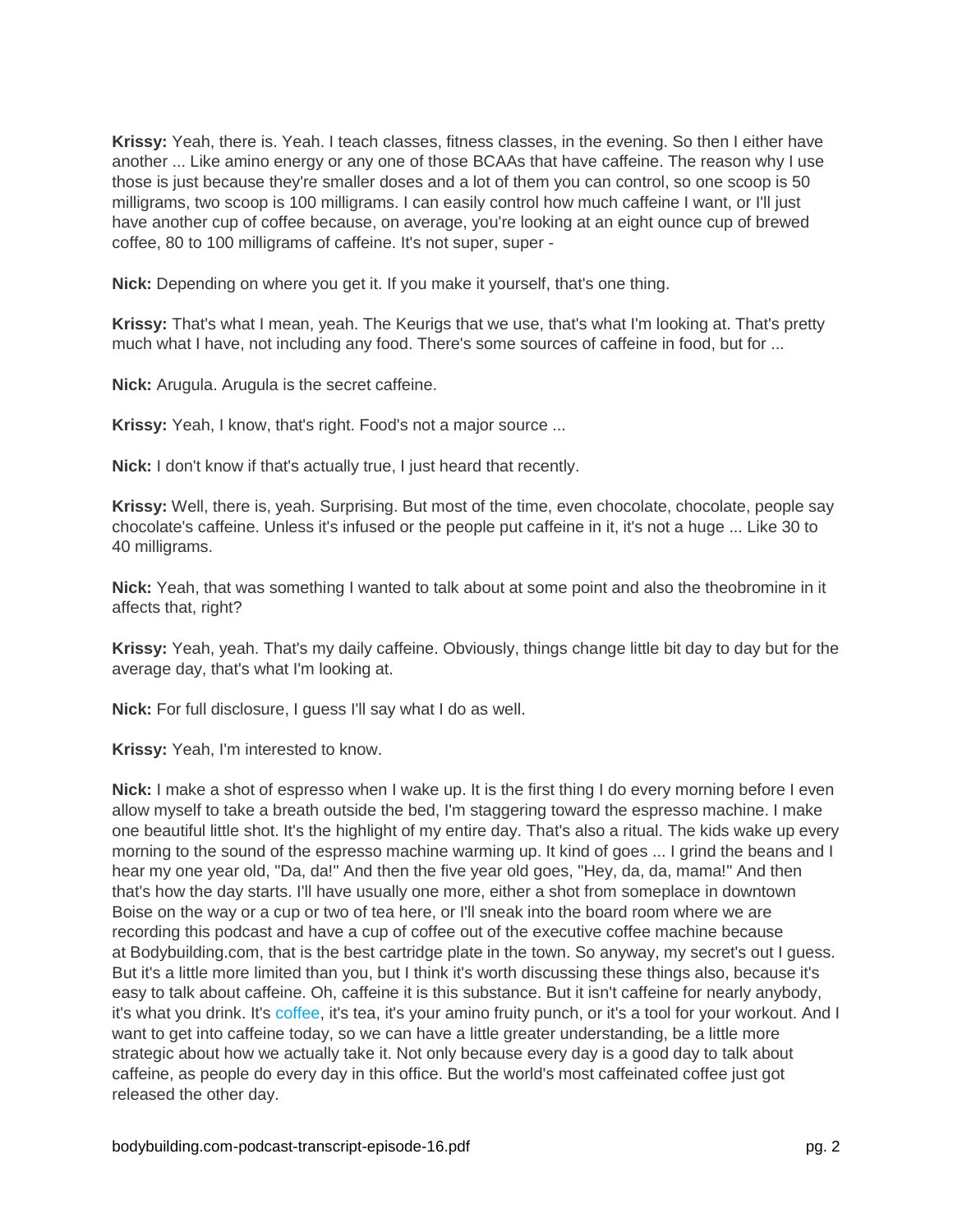## **Krissy:** And what is that?

**Nick:** That would be Black Insomnia, it's called. It's about 750 milligrams of caffeine per 12 ounce cup. You know, whatever, it's a total gimmick and I don't really want to dwell on it.

**Krissy:** Nor do I want to take it.

**Nick:** Yeah, exactly. And as fascinating as it is, I don't really want to dwell on the history of chemistry of caffeine either, that's something for somebody else's podcast.

**Krissy:** Well we have articles, you can look, read it on the Internet.

**Nick:** But let's talk about caffeine and actually what it does when you take it and how you can take advantage of that, what you should watch for. Caffeine, it is first and foremost a central nervous system stimulant. You hear that?

## **Krissy:** Correct.

**Nick:** What does that mean for something to say central nervous system stimulant? What does that do to your body?

**Krissy:** It awakes you, it makes you alert. And that's, so ... And I'll try to stick on track with you and not go too far out, but we could really talk about a few things that caffeine does, and the main thing is its effect on the central nervous system. You just talked about it, that the first thing you do when you wake up is you make coffee, and that's what I do. I mean, I'm not gonna do much before I either take a pre-workout if I'm going to the gym or grab a cup of coffee because I need to wake up, I need to feel alert, I need some mental clarity so I can get myself to do something. And that's, I would say, 80% of what caffeine does, is its effect on the central nervous system. And I think that's why most people take it.

**Nick:** Right, and I feel like, just as I start the ritual I'm more awake, but the caffeine itself is not nearly that fast acting.

**Krissy:** Correct, yeah. And it depends on the form. You can take caffeine in liquid form, like coffee, you can take it in pill, you can take it in powder, if it was on your pre-workout, so the form will affect that a little bit, but you're looking at 30 to 60 minutes for it to hit its peak. Not to say you won't feel an effect, people get thrown off by that. When I tell people don't take your pre-workout or don't have your coffee right before you go to the gym, or right before you want to start to feel the effects, well I feel something immediate. Okay, well there's probably other things that ... You're just starting to feel more awake. You might start to feel small effects within 15, 20 minutes. But you're looking at the peak effects? 30 to 60 minutes depending on how you're taking it.

**Nick:** Right, yeah. Is that really different for ... Say you take a little shot of espresso or you have, I don't know, a Mountain Dew, versus taking caffeine in a powder form mixed with water?

**Krissy:** Yeah, so anything in that liquid form would be the same. A capsule form might take a little bit longer just because your body has to dissolve the capsule, right? And then it has to get into the blood stream. But as far as anything like liquid form, so whether it's a power dissolved into a liquid,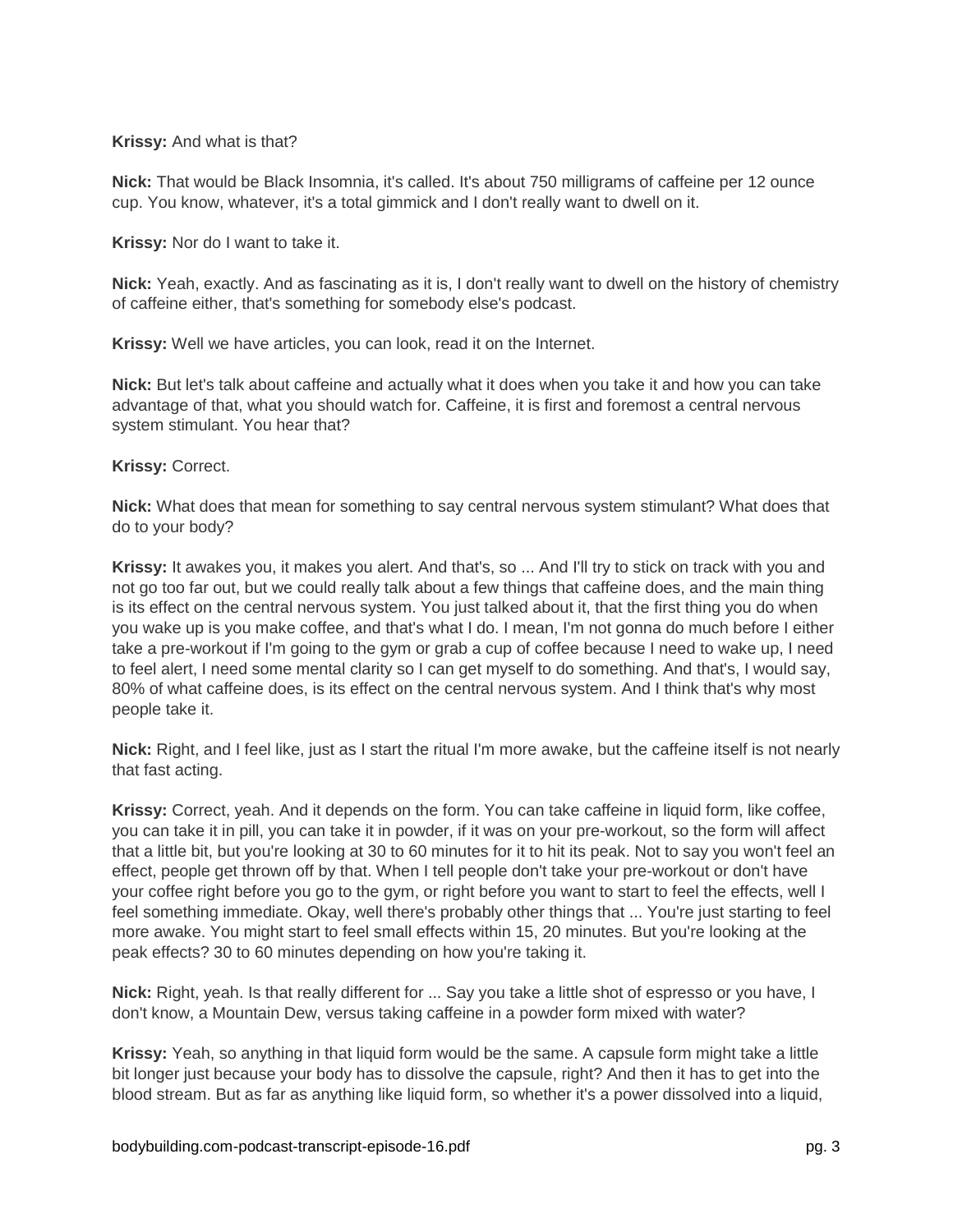or just a coffee, that's about, I would say on average between like 45 and 60 minutes, for it to hit its peak values in the blood. Peak values.

**Nick:** Meaning at that point, okay, you are feeling the most energy benefits from it.

**Krissy:** The most energy benefits.

**Nick:** What else is happening in your body in response to the caffeine?

**Krissy:** Okay, so I mentioned that three things that we look at caffeine for, the benefits of caffeine and the majority of what it's going to do, is that mental or ... The effects on the central nervous system. The alertness, the mental clarity. But it also can affect ...

**Nick:** Pooping.

**Krissy:** What?

**Nick:** Pooping.

**Krissy:** Pooping? Yeah. But it can affect your metabolism. And that's why, if you look at popular and successful, weight loss pills, powders, whatever, they have caffeine or a form of caffeine in it. Because it can increase your resting metabolic rate, it can help you even at rest, burn more calories. And again, this is ... It can be different forms of caffeine. So like, green tea, and we can get into that in a little bit, but green tea extract, which does have caffeine in it, can help to boost metabolism. But it can also, caffeine specifically, if you use it before you work out, caffeine can actually help you use fat, burn fat, rather than carbs while you work out. So again, in a pre-workout or if you take a fat burner before you work out, 30 to 60 minutes before you work out, your body is primed to use more of your fat than your carbs as a fuel source when you work out. So another use for caffeine or any source of caffeine is weight loss.

**Nick:** Okay, because it could be easy to look at a fat burning product and say, "Oh it's just a bunch of caffeine, they put that in there so you *feel* like you're burning fat." But is caffeine the most beneficial in a thing fat burner, generally?

**Krissy:** Most beneficial thing, yes.

**Nick:** Most science backed, at least?

**Krissy:** And I don't want to say, non-stim ... And when I say non stim or non-stimulant base, I am talking about it doesn't have caffeine. Caffeine is a stimulant, and it's the most well-known stimulant and that's what we're talking about. So when I talk about a non-stimulant based fat burner, I'm talking about a fat burner that doesn't have caffeine in it. And I just say, don't waste your money on it, or don't rely on it as your primary thing. If you are serious and you really want something that's gonna get you to have any sort of noticeable effects, have one that has caffeine or green tea extract, for the same reasons that green tea extract has caffeine in it. And those are your two best, and the research supports it. Now keep in mind, and I'll do my disclaimer, you have to follow a reduced calorie diet and you have to work out if you want to see fat loss, blah blah blah.

**Nick:** And sleeping, sleeping can actually help too, sometimes.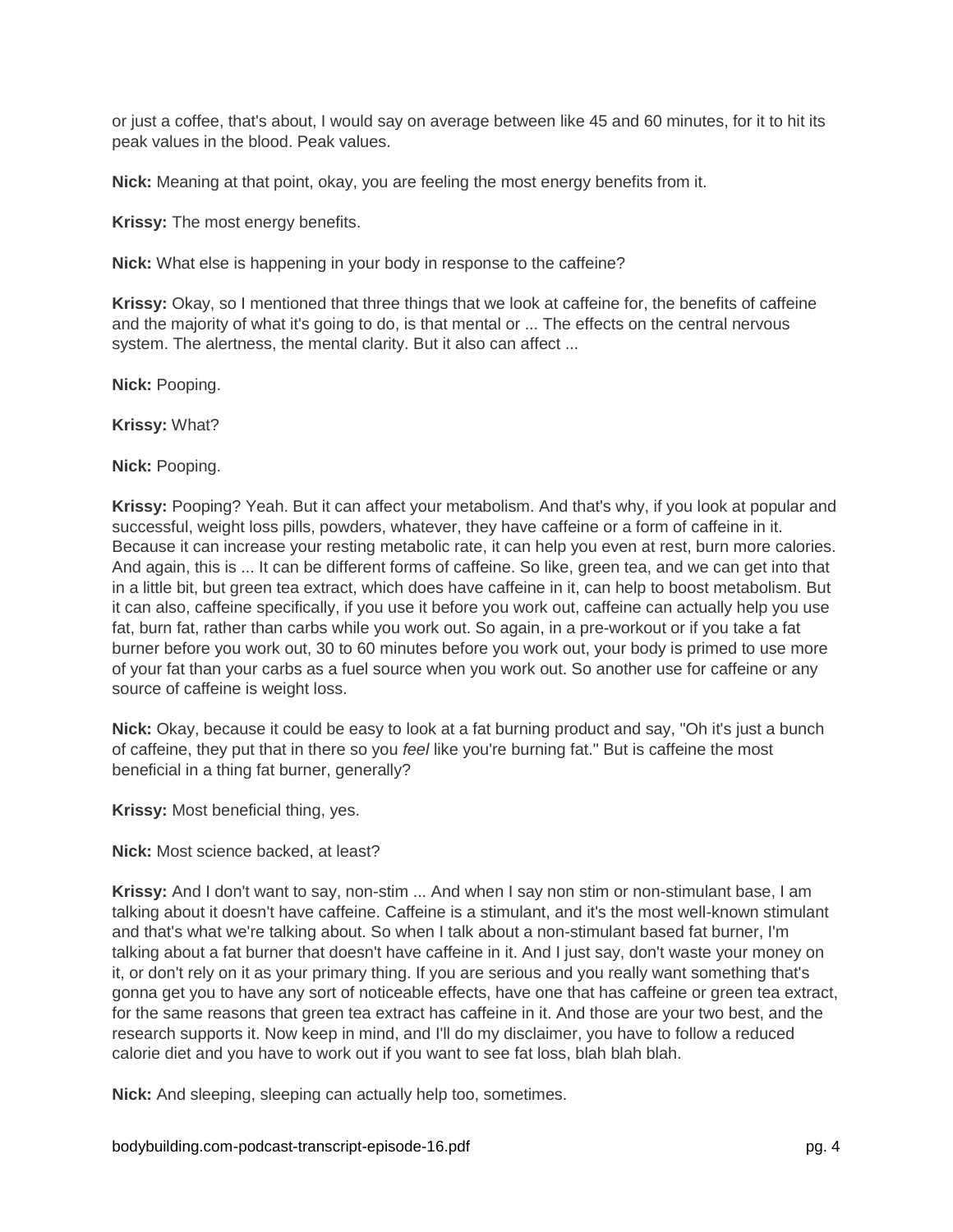**Krissy:** Right, I mean, it's the whole thing. You've gotta have it all in order. I think if you are gonna go the fat burner route, pick one that has caffeine or some source of caffeine in it to get the most benefit out of it.

**Nick:** And speaking of sleep a little bit, obviously some people are more sensitive than others. You can take caffeine at night.

**Krissy:** Yeah, I can have a cup of coffee right before I go to bed.

**Nick:** I can't have caffeine after about 11 in the morning, or else I feel like it ... I'm a little bit more of a responder. But what is the general window, you call it half-life, or the ... How long is caffeine in your system?

**Krissy:** Okay yeah, so you brought up half-life. Half-life is a term we use in science and research, and half-life can be, we can relate that to anything that you ingest or that we measure the level, the peak level. So we talked about it takes 30 to 60 minutes to hit peak, and we talked about half-life, we're talking about the time it takes for half of whatever you took, or whatever you're measuring to drop down by half. So let's just throw a number in, we say we measured 100 milligrams of caffeine in your blood, and then we tracked how long it took to get to 50. That time is your half-life, and on average, for caffeine, that could be anywhere between four to six hours. So from where it hit peak, to then where it's half of that, takes about four to six hours for caffeine.

**Nick:** Oh okay. So it's still in your system at that point.

**Krissy:** It's still in your system, but at half of its potency. But there's a lot of things that can affect that. Gender can affect that, body size can affect that, age can affect that, your tolerance can affect that, how often you use it, and pregnancy can affect that. So if you're pregnant it can extend the halflife, meaning it takes longer for caffeine to clear out of your system. And then if you're a smoker, nicotine actually cuts the half-life in half. I'm not suggesting that you smoke or use ...

**Nick:** I am, I think that's totally fascinating. You go get a little unflavored vape and then you can drink coffee all day, right?

**Krissy:** I'm not promoting that, but yeah, so it's crazy. Nicotine actually influences an enzyme in your liver that breaks down caffeine. And it creates, or it stimulates that enzyme at a higher rate so that caffeine is broken down much faster.

**Nick:** That's interesting.

**Krissy:** Yeah, yeah.

**Nick:** You mentioned body size as well, how does that affect the half-life?

**Krissy:** So, excuse me. A lot of our ... Let me try to think of the easiest way to put this, a lot of our dosing recommendations and how we see the effects of caffeine are all based on body weight, although we generally give across the board, two to 300 milligrams, or whatever. But it is very much based on body weight, so because of the enzymes, and there are multiple ones, they're not just ones that are found in the liver, there are other ones too. So depending on the body size, so a larger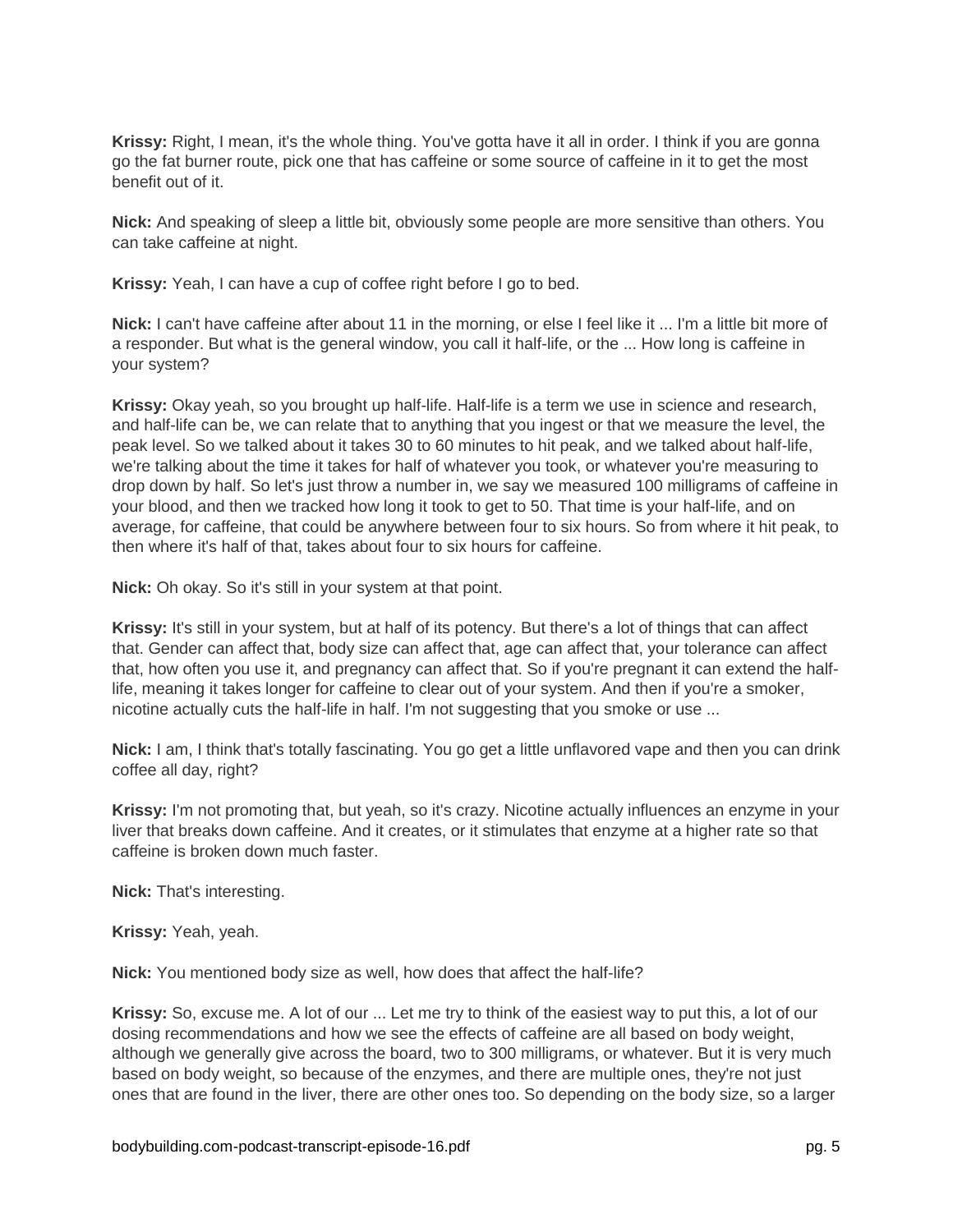individual could probably break down and metabolize caffeine at a much faster rate than a smaller individual, given the same amount. Now if you made it relative to their body weight, that's probably going to change, if that makes sense. So if I gave a relative dose, meaning I said, "Everyone's gonna take six milligrams per pound," which would be extremely high, six milligrams per pound of body weight, that now becomes a relative measure and it would make it more equal across all groups. But if I said, everyone takes two to 300 milligrams, larger individuals are probably gonna be able to metabolize and break that down much faster, and then the effects are going to not be as noticeable for an extended period of time.

**Nick:** Okay, so is that something that, if someone is taking a pre-workout, specifically, like all right, I know I like to work out with a pre-workout, that they should take into account when they are actually dosing it?

**Krissy:** Yeah, and also not just their size, but how well they tolerate it. So I always say, start small and then go up from there, just to see how well your body adapts to …

**Nick:** It's entirely possible to be a large individual who is still highly sensitive.

**Krissy:** Exactly. And I think we talked about this a few weeks ago, but there are ... With creatine we've talked about it, responders and non-responders. There's responders and non-responders to caffeine, and so you could have someone who takes high amounts of caffeine and they don't feel much of anything, or they could take caffeine super late at night and fall asleep right afterwards and not have any effect. And that's, again ... I mean, I still do get an effect from caffeine, I'm just ... And we'll talk about how well you can tolerate and build up tolerance. But yeah, so there are certain people and certain genes or enzymes that your body produces, that you just breakdown caffeine so fast that you just don't have the same sort of reaction to it, or same sort of effect to it. So I always say start small, don't start with a product that has 300 milligrams if that's your very first time taking caffeine, so that you can see how you adjust to it, and then how long it takes your body to come down from it, because that's another thing that you want to ...

**Nick:** Coming down and using sleep, I imagine, is a pretty good measure of that. Like, I can't sleep, hmm, maybe is it ... Okay.

**Krissy:** Yeah, yeah.

**Nick:** Is there anything else that you can do aside from that? Or is it just like, I feel nervous, just pure symptomatic like that, in terms of gauging your sensitivity to caffeine.

**Krissy:** So, yeah. So, looking at people who consume too much or if you've gone too high, gone overboard, symptoms could be jitteriness, your hands are shaking, sometimes your eyes, you've got twitching.

**Nick:** It feels like my eyes of popping out of my head when I have too much, like there actually, there's electricity in my eyeballs.

**Krissy:** Yeah, yeah. People will tell me that too. Do you see that twitch? Do you see that twitch? I'm like, how much coffee have you had, caffeine have you had? Nausea will be another one. I actually encountered that in undergrad. I, uh … Gosh, I don't even know how much caffeine ... And I'll talk about, to follow up, the higher limits of what most would recommend, so remind me to hit on that. But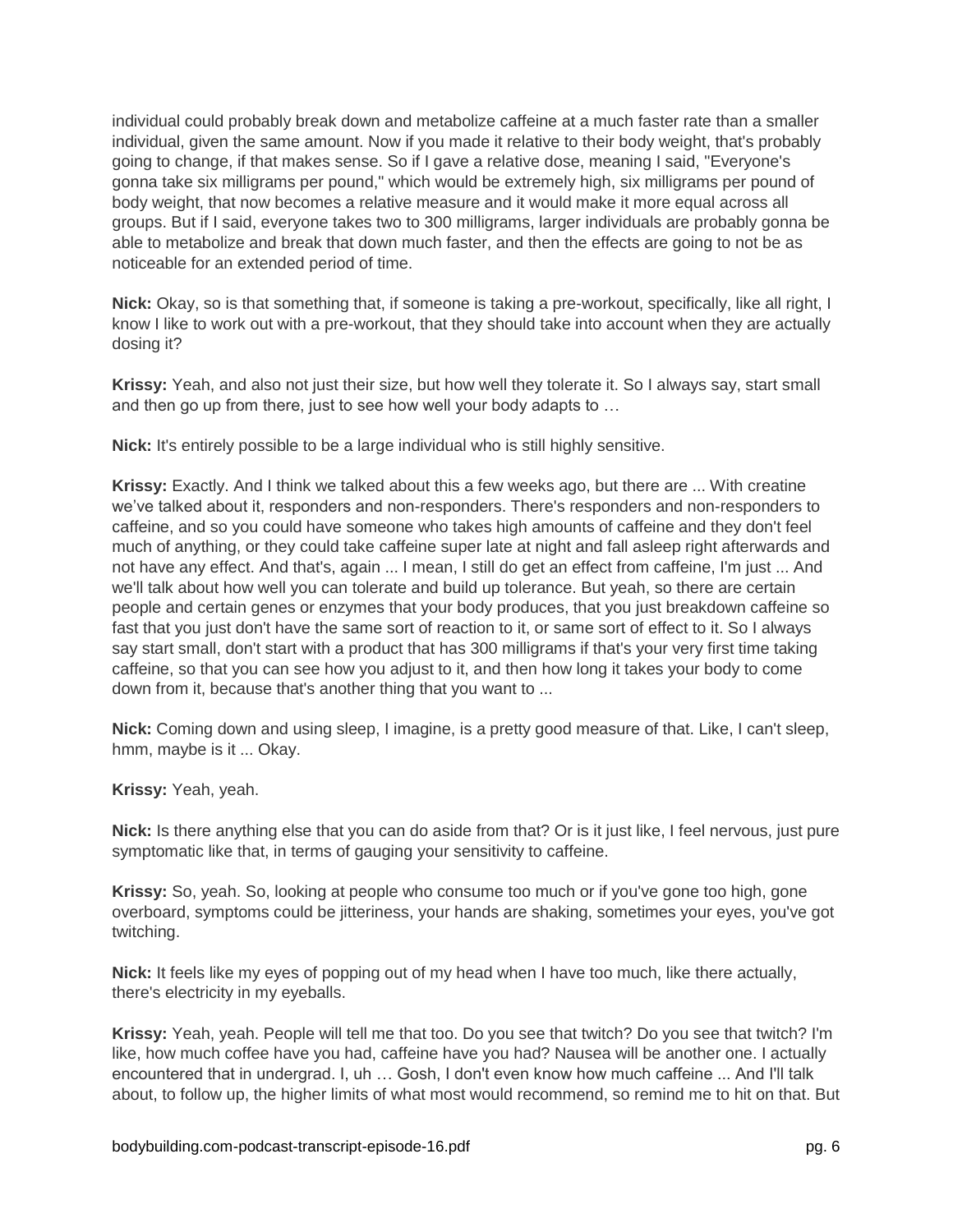I am pretty sure I was well over that and I've never been so sick in my life before, as far as being so nauseous. And I laid down and everything was spinning, and it was just, it was a lot to handle. And when I looked back at how much ... I mean, between Diet Coke and energy drinks and an entire 12 pot thing of coffee, and it was just so much and so much, because I was cramming for exams and you do horrible things to your body at that time. So yeah, nausea's another one, we talk about coffee or caffeine helping to keep you regular, too much of it can actually cause you to be constipated, so there's a lot of things. Insomnia, having trouble sleeping, or having problems staying asleep, falling asleep. There's a lot of things that you could look at, far as maybe I've been having too much, maybe I need to stop. Like, for you it's 11, for me I could probably have my last dose of caffeine, around 100, 150 milligrams around six PM and be okay. If I'm staying up later, which, disclaimer, I go to bed around nine PM so I'll say that.

**Nick:** As do I, I guess. Back when I was staying up more until 11:30 or 12, I could stop it by two. But yeah, I go to bed while the sun is still up.

**Krissy:** Yeah, it's awesome. But I do want to hit on, because I get asked this a lot, on how much is too much? We talk about the symptoms of when you've had too much. So lethal amounts, I'm talking about amounts that will, and could potentially kill you, 10 grams. That is a lot, 10 grams. So most of the time we talk about dosing of caffeine, it's in milligrams. So what is that?

**Nick:** 10,000 grams?

**Krissy:** 10,000 milligrams ...

**Nick:** Or yeah, 10,000 milligrams.

**Krissy:** Yeah, or of 10 grams? Yeah, sometimes I question how I have a Ph.D., I'm trying to calculate that in my head.

**Nick:** But that would be in like an anhydrous powder?

**Krissy:** That's in caffeine in any form in one day.

**Nick:** In one day.

**Krissy:** In one day, is 10 grams of caffeine.

**Nick:** I feel like I've heard news reports about people dying from far less than that in a single shot.

**Krissy:** Yeah, and so that would be a cumulative like, one day, 10 grams. So what most would recommend, and I follow the same recommendation, would be a healthy amount in an entire day, for most individuals is 400 milligrams. And people might be doing their calculations and, "Based on what you said you have more than that." Yes, I've been drinking caffeine for a long, long time, so my upper limit is probably a little bit higher, and we would still consider an upper high ... An upper limit to still be okay would be five to 600 milligrams and I probably fall within that. You talk to someone like Chris Ullery, sorry Chris …

**Nick:** One of our colleagues here.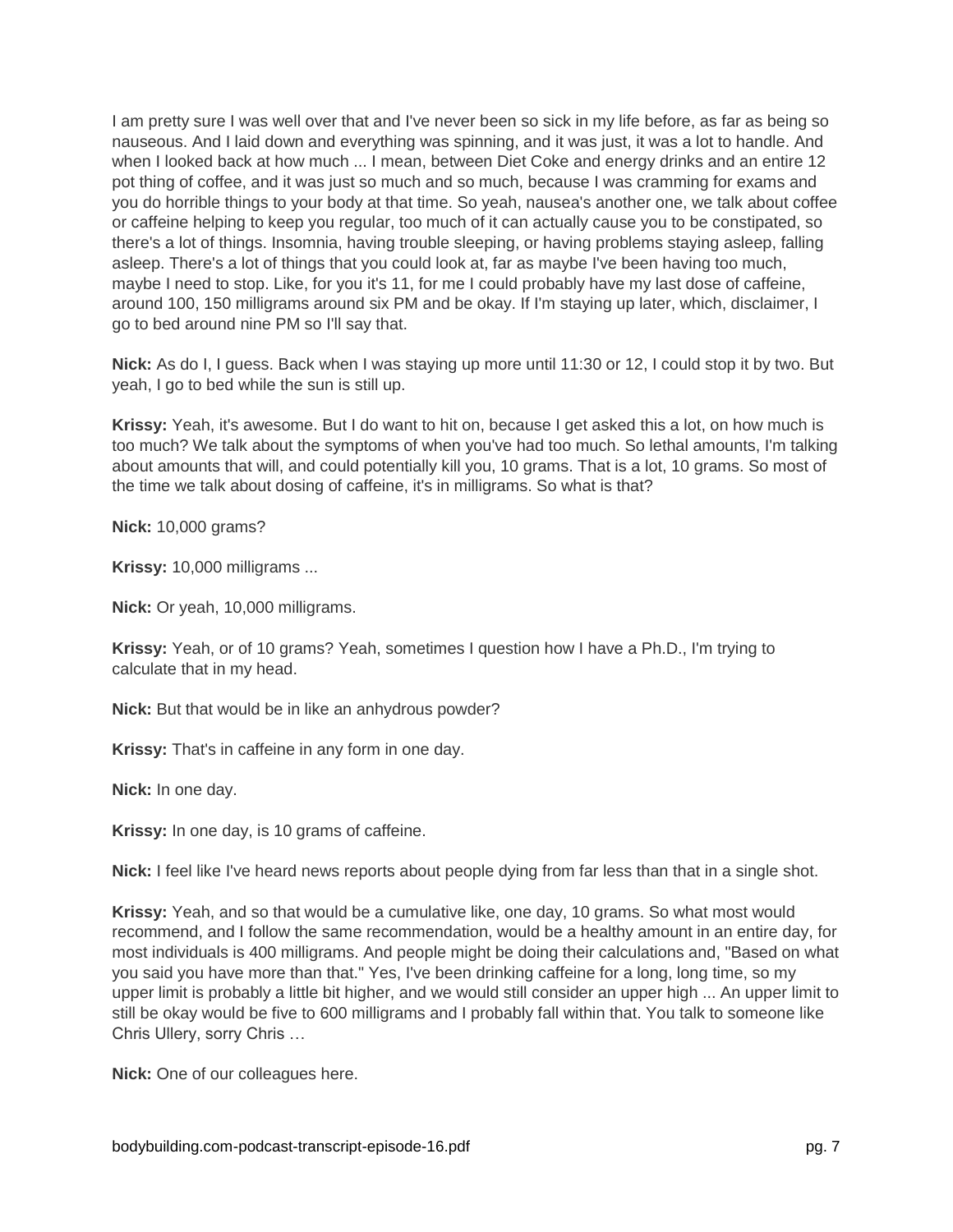**Krissy:** Yeah, he probably exceeds that by noon. But a lot of that has to do with how well you tolerate it and build up to it. But even so, he's probably really not higher than that, and that's considered still safe, but at the higher end. So what I recommend for most people is just, look at how much you're having throughout the and if you are experiencing any of the symptoms that we talked about, check how much caffeine you're having. And if you are at that higher end, see in areas where you can pull back, have a little bit of less. Can you substitute for either low caffeine options, caffeine free options? Maybe you don't even realize that you're having the caffeine, maybe it's just, you're drinking something that has caffeine. Even the flavor packets that you put in water, they're having energy in them now. Beef jerky, Perky Jerky, has caffeine, 75 milligrams per serving, which I love that stuff. But if you're eating it, not even thinking about it, there's more caffeine that you're ...

**Nick:** Yeah I suppose that's true, if you are somebody who has enough of a tolerance that you don't really consider caffeine before you put something in your mouth. Like me, I consider, I'm like, eh …

## **Krissy:** Yeah, yeah … how is this going to throw me off for the day?

**Nick:** That person could he mindlessly consuming caffeine. Chris actually, our colleague, asked me a question the other day about that, though. He said, I'm one of those people who can take caffeine right up until I go to bed, pretty much. And I sleep, but am I doing damage to myself without realizing it? And doing damage to my sleep, like is it ... Even if you have that incredible tolerance, the caffeine is still in you. Is it damaging your sleep quality potentially?

**Krissy:** It could potentially, but you could gauge that. How tired are you when you wake up? If you're exhausted when you wake up, you probably didn't get good sleep. If you're only getting three hours of quality sleep, caffeine probably has an impact on that. But for me ...

## **Nick:** Ask your FitBit, I guess.

**Krissy:** Yeah, yeah. If you have someone who shares the bed with you, are you waking them up every five minutes because you can't fall asleep? But if you're not having any problems with any of that, if you're like me who once I lay down, I am out, nothing will wake me up. Unless it's my alarm clock. I sleep hard, and it doesn't matter if I have caffeine or not. A lot of that has to do with the tolerance of it. So, there are a lot of acute effects to caffeine. Increases blood pressure, increases heart rate, we know that it has an effect on performance, exercise performance. The more you take it, the lower those things, the lower those changes, the acute changes are observed. So people will say, oh well, caffeine raises your blood pressure, caffeine increases your heart rate. That's true, in the very short term. But long term studies, studies that have given people caffeine day after day after day show that it is incredibly safe, in the recommended doses which we've just talked about, and actually has no effect on resting heart rate, resting blood pressure. I, myself, again take caffeine every single day and I have extremely low blood pressure, extremely low heart rate, and I take caffeine as part of my medication for my migraines, which we'll talk about special populations who might benefit from caffeine. But your body does become adapted and does become more tolerated. So someone like Chris, his body's just become so tolerated, he can very well easily take caffeine right before he goes to bed and sleep perfectly, and not have any sort of issues. Your body just becomes tolerant to it.

**Nick:** So he probably couldn't sleep if he was not …

**Krissy:** Yeah, so that's the other problem, is once you become tolerant to it and you start to see less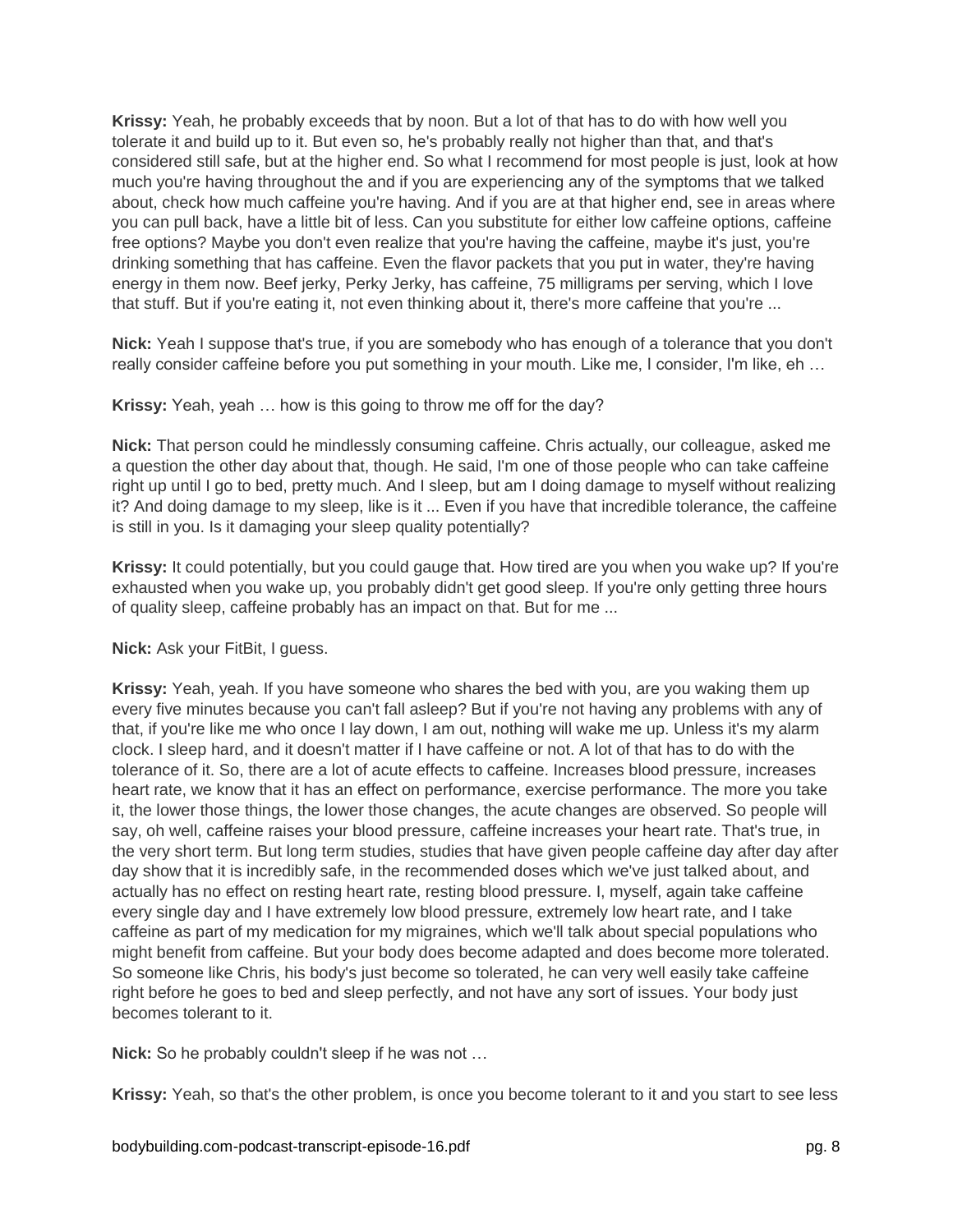performance effects, you start to take a fat burner. And we tell people to cycle their fat burners, because you're on a fat burner for 4-6 weeks, your body starts to get used to it, you're not gonna see that same increase in fat oxidation or use of fat. You may not see that same increase in metabolic rates so we say cycle off of it. If you want to cycle off of caffeine, that is not fun. That's full on withdrawal symptoms, because the World Health Organization looks at caffeine. It's a drug and it's a stimulant and it's an addictive drug, they view it as an addictive drug. So when you come off of it, it's like other drugs. When you take it away from you, you have and experience withdrawal effects. They're the worst one to two days without it, and they linger on for about seven days, but most will say after about a week of it your body starts to adapt with it, without it, excuse me. And then if you want to reintroduce it after that, like after a couple weeks, you can start to then go back to what it was like the first few times you had, it if that makes sense.

## **Nick:** Oh, okay.

**Krissy:** So if you want to go back to feeling the full effects of caffeine, you should cycle off of it for a week or two before you come back on.

**Nick:** Every what? Like six months to a year?

**Krissy:** Yeah, or never. I know, I know …

**Nick:** I was gonna say, "When's the last time you took your own advice here?"

**Krissy:** Well I won't because I suffer from chronic migraines, and for me, I use it as part of my medication. And I'm not saying that you need to cycle off of caffeine, but if you are using it for performance, or you're using it for fat loss, or if you are starting to feel too much of the negative side effects from it, like I said insomnia and things like that. And you've already tailored back, you've pulled back and it's still not helping, then I would suggest cycling off. So yeah, I would say anywhere from two to three months, you could cycle every two to three months, you could cycle every six months, it just kind of really depends on your goals that you want with it.

**Nick:** Well if your goal is saving money on pre-workouts that might help a little bit, right? Because we hear about people who are just habitual two and three scoop users. We see them on our website, we hear them talk about it here like, "Oh yeah, that one? That's 350 milligrams, I take two scoops of that."

# **Krissy:** Yeah, it's crazy.

**Nick:** Yeah, yeah. Let's talk about what actual benefits that person is getting from this, aside from the actual question of dependency, which is a larger question. What are the performance benefits to somebody in the gym? And at what point do they stop? If you take too much, like ... If you can handle it, if you're like, oh I can handle 500, I can take that ... What is it? Mr. Hyde, the most caffeinated pre-workout, I can handle that. Is there any upper threshold where all of a sudden all of the benefits go away.

**Krissy:** So surprisingly most of the research looking at caffeine and performance, and I will say that a lot of the studies looking at performance benefits with caffeine use caffeine anhydrous, so they use a synthetic version, most common just because it's easy to create that in a lab. You could use a natural form, but a lot of them don't necessarily use coffee. So it's usually caffeine anhydrous, which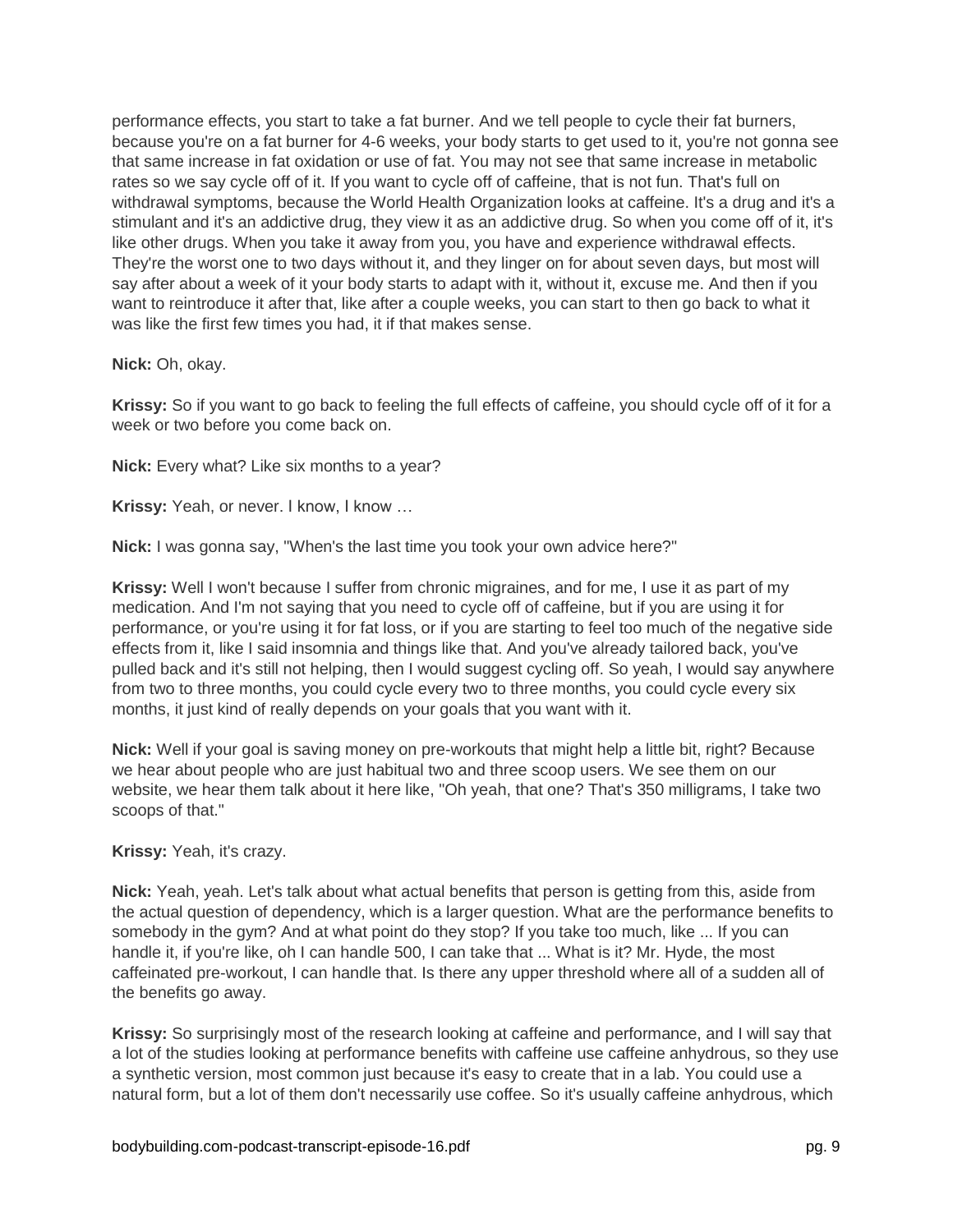is why you see that in a lot of supplements. There's nothing wrong with that, and in fact when you want to relate that and translate that to what the research has shown, there's a direct line there. That's what the research used, that's what's in your product, so you can be a little bit better about, okay, I'm taking the right thing.

**Nick:** Sure. You can be more strategic …

**Krissy:** So most of the research uses … that's hard to say for me. Most of the research has used high doses, and again they use it based on body weight. Most of the beneficial effects occur between 3 and 6 milligrams per kilogram, so off the top of my head, for a 70 kg reference male, which is pretty light I would say, that's about 150, 160? Okay. But you're looking at around 400, to 400 milligrams of caffeine.

**Nick:** That's 160. As the upper limit?

**Krissy:** As the upper limit.

**Nick:** That's plenty, yeah.

**Krissy:** That's where they see performance benefits. So when we see pre-workouts that say 300 milligrams, for me I don't need that much, I'm also not 160, 170 pound male, so again base it off your body size. And this is a lot of trial and error, I've tried plenty of different combinations and dosing strategies. But that's what they've used, higher doses. But that's kind of the higher end, anything over that they haven't noticed any additional performance benefits. Where the performance benefits comes in, a lot of time more endurance-based activities because of it's effects on the central nervous system in masking fatigue. So we go back to where we started this podcast, is caffeine's effect on the central nervous system. It can help to delay, or excuse me ... Well, yeah, delay fatigue by masking fatigue. So it almost hides it from you so you can keep going longer. So people will take it maybe for a workout, it's not necessarily gonna help you. And the research is pretty mixed on whether it can help you push out a few more reps or load up the bar and set a PR on your bench press? Maybe not so, but can I finish my workout with the same energy that I started, or can I finish my last set feeling good? Probably more so. That's the kind of effect you're going to see in the weight room.

**Nick:** So if you're training with more volume, maybe ...

**Krissy:** Training more volume, circuit training, things like that where fatigue plays more a role in it. Now if you're taking it just to feel more awake, then absolutely, you'll get that benefit. But where you don't see a whole lot of benefits, the results are pretty mixed in studies, is if you're doing like a 1RM test. You take caffeine right before, probably not gonna do a whole lot there because caffeine doesn't have a direct effect on the contraction of your muscles, they're not gonna make your muscles contract more powerfully or stronger so that you can lift more weight. For endurance athletes, again, because it helps to allow your body to use fat as a fuel source, think about any long distance event, right? We always want to tap into fuel sources that we have a lot of, and that's fat. We want to preserve carbs so anything that's longer distance would benefit from caffeine as well.

**Nick:** Does it do anything to blood flow or anything like that? Or … You look a pre-workout, there are a lot of blood flow-boosting agents in there already, can caffeine be considered one of them?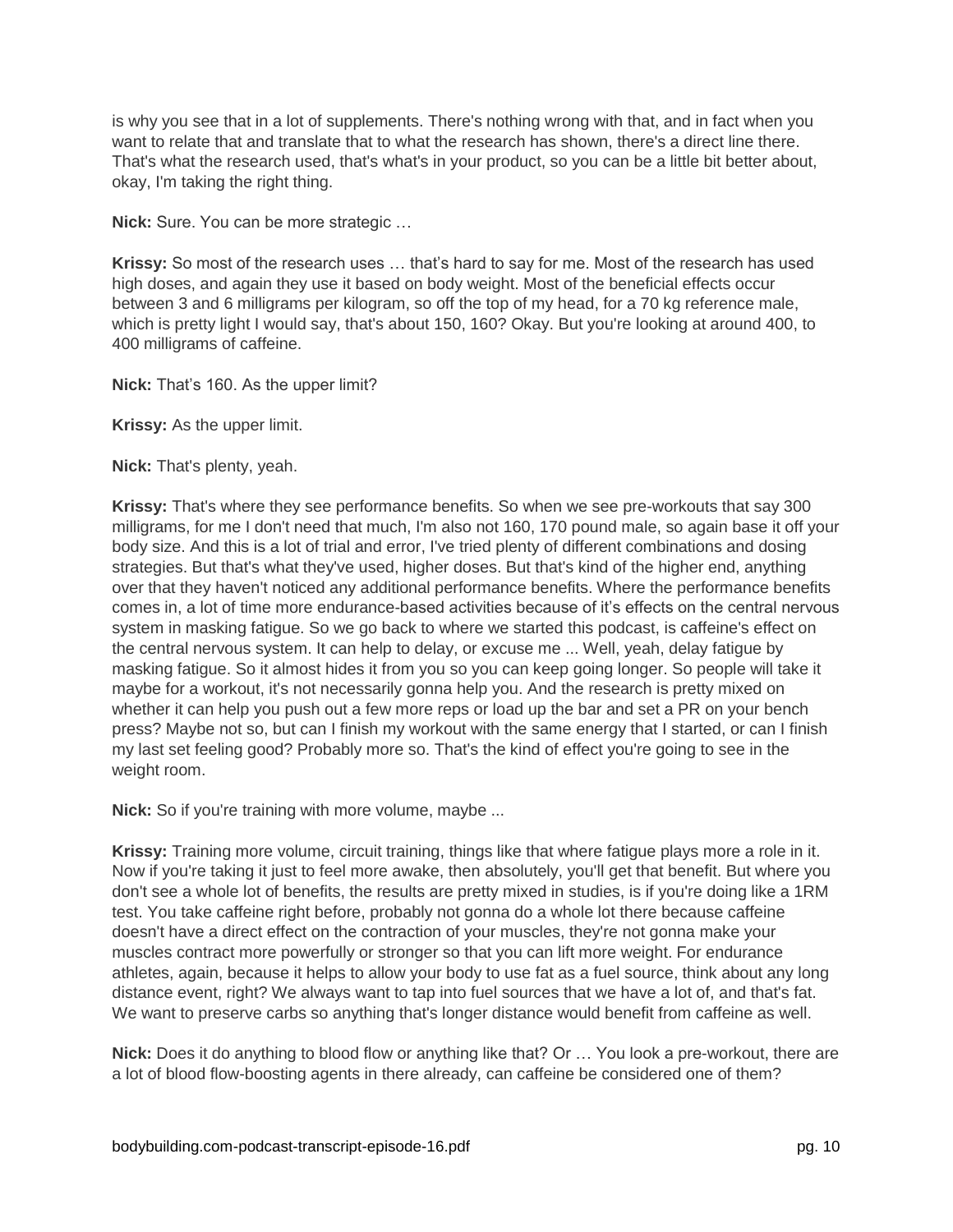**Krissy:** Actually, caffeine a lot of times is used ... Well, and it has a couple different effects. It does increase blood flow to the skin, not necessarily does it increase dehydration, and they've shown that caffeine, at moderate doses, does not influence rates of dehydration during endurance activity.

**Nick:** Yeah, that was another question we were gonna ask, yeah.

**Krissy:** But a lot of times people take caffeine and I'll relate back to people who suffer from headaches. We take it because it vasoconstricts blood flow, especially to our brain, which sounds bad because you're like, why would you cut off blood flow to your brain? Headaches are caused by an increase in blood flow in cerebral arteries, so arteries that are in your brain, so it helps to reduce the blood flow there. Yes, you will have a later effect of blood flow increase, a small effect of dilation, but that's not one of the primary mechanisms of caffeine. We go back to the acute effects of caffeine that I mentioned before, which was also an increase in blood pressure, because it constricts blood vessels. So there are other things in pre-workouts that will give you that immediate pump, that immediate blood flow boost, all of your NO boosters (nitric oxide boosters), that's responsible for that.

## **Nick:** Okay.

**Krissy:** Asthmatics might take it too, and you might see it because of the airways, it helps to open up or vasodilate the airways that help you breathe better, so asthmatics might benefit from that during exercise.

**Nick:** Now when you look at pills that contain caffeine or powders that contain caffeine, you don't just see caffeine anhydrous though. You see a lot of different things on labels these days and supplements. Everything from natural caffeine, whatever that is, to dicaffeine malate, PureCaf, green tea extract, green coffee extract—how do we parse those out? Is there any significant difference in them?

**Krissy:** Okay yeah, there is. Caffeine anhydrous, that is your most pure form of caffeine. So you look at that, you can say that amount of caffeine anhydrous, up to 99% of it is caffeine, pure caffeine. It's your strongest source of caffeine. Everything after that, the actual percentage of pure caffeine starts to come down. But it can be altered a little bit. So we'll go to coffee or PureCaf, or coffee bean or green coffee bean, those are all kind of grouped together as coming from the actual coffee bean. There's a lot of things that can affect the percent of caffeine that's in there, the potency of that caffeine. Roasting, that's always a fun one to talk about. And people would say, the longer that it's roasted, the darker that it's roasted, it decreases the caffeine to a very small extent, but I wouldn't look at roasting too much. It more has to do with the type of coffee bean, how well it's, fine it's grinded down, how it's made, certain things like that. Or brewed, not made, but brewed, more things affect that. So yeah, PureCaf, green coffee bean, coffee in itself, those, depending on how it's made, can range from 10% coffee to much higher percentages.

# **Nick:** Caffeine?

**Krissy:** Oh, sorry yeah, caffeine to much higher percentages, 70%, again, it all depends on how it's made.

**Nick:** Oh okay, so if you have any doubt then choose something that actually says how much caffeine is in that?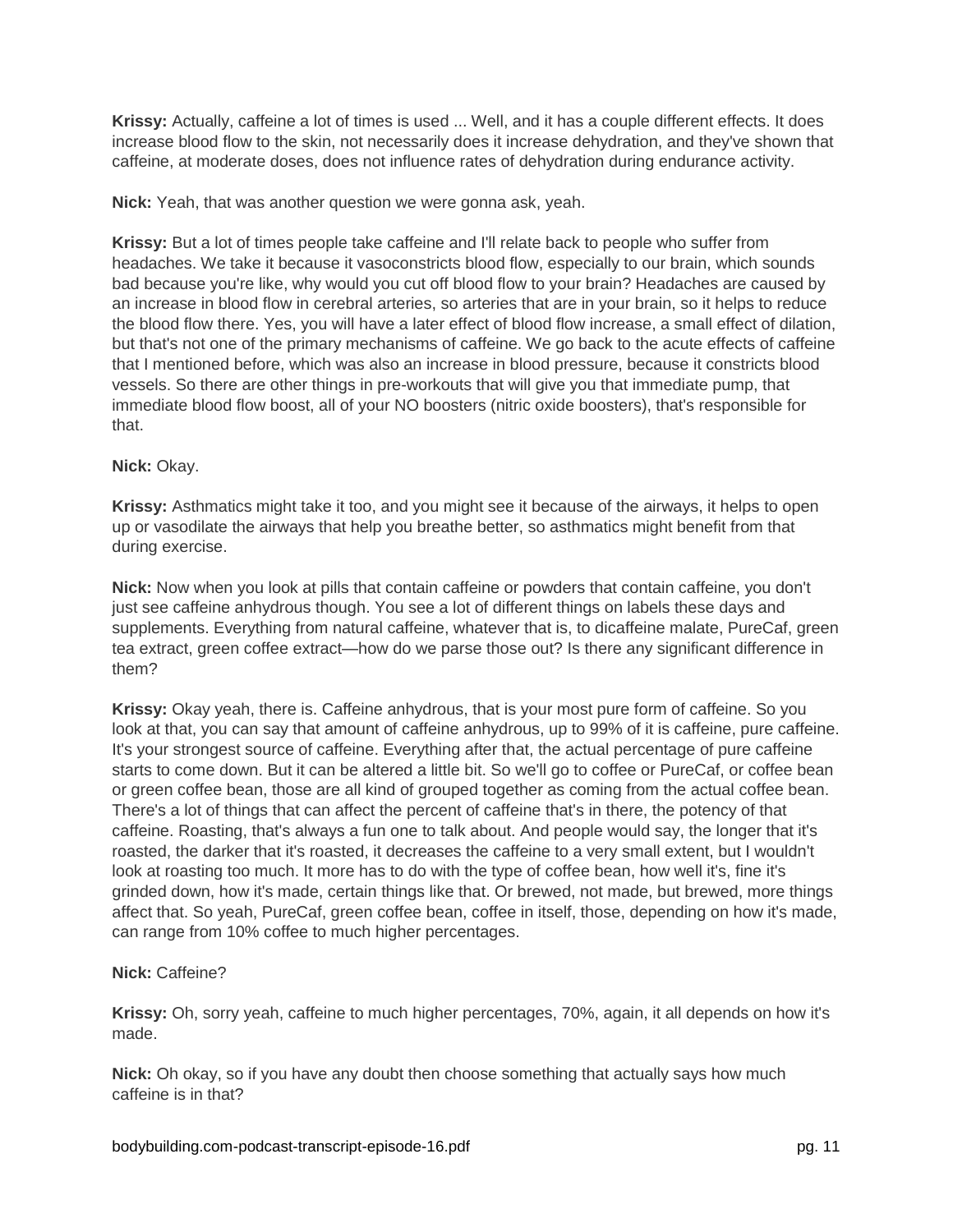**Krissy:** Exactly. Exactly.

**Nick:** Along with that, that category alone where it's saying, it has this many milligrams of green coffee bean extract doesn't tell you anything about how much caffeine is in there necessarily.

**Krissy:** Right. And a good example of that is when you buy something with green tea extract, it should always say how much caffeine is in that. Because it might say 175 milligrams of green tea extract, that's how much caffeine is in that. Because green tea extract is not a high amount, maybe 15%, let's say of caffeine. So it should say on the label how much caffeine is in that product, because it does carry *some* caffeine, but not equal to the amount of the actual green tea. There's other compounds in green tea, EGCG and other things like that, compounds that have effects that you've gotta account for.

**Nick:** And it's worth noting that that also applies to any caffeine product that you buy any place too, there's no predictable way, as you kind of mentioned with roasting, to predict that. I was looking at, there's a website called Caffeine Informer, I believe it was called, that lists caffeine amounts in every conceivable beverage that ... Not of course your little local coffee shop, but all the big ones. And Starbucks for instance, their darkest roast coffee is their highest caffeine and supposedly it's made with 100% arabica, which is the lowest caffeine bean. So there's like ... Everything on the label, except the actual number, says this should be a relatively low caffeine cup of coffee, but on the contrary it's very high. How do they do that? Well, it's a mystery. One coffee roaster once told me, well clearly they add a bunch of caffeine to it.

**Krissy:** And that goes back to how it was actually made.

**Nick:** But they may or may not, whatever it is, you don't know.

**Krissy:** You can add caffeine, or the way that it's formulated and made or produced, you can concentrate the caffeine to a higher level.

**Nick:** And even decaf does have, right?

**Krissy:** Yeah, so I believe it's FDA requires that is be 97% caffeine free.

**Nick:** Oh okay.

**Krissy:** So you can find caffeine in decaf.

**Nick:** Okay, so let's go to a couple other questions. I've been opening it up to people in the company for their caffeine and caffeine in training related questions.

**Krissy:** All right.

**Nick:** One person wanted to know, does adding milk to your caffeine, to your coffee, to your milk, affect the absorption or anything about the caffeine.

**Krissy:** No, milk actually has no effect on the amount of caffeine that your body absorbs, but most people and most of the research actually looks at the ... So coffee, because of some of the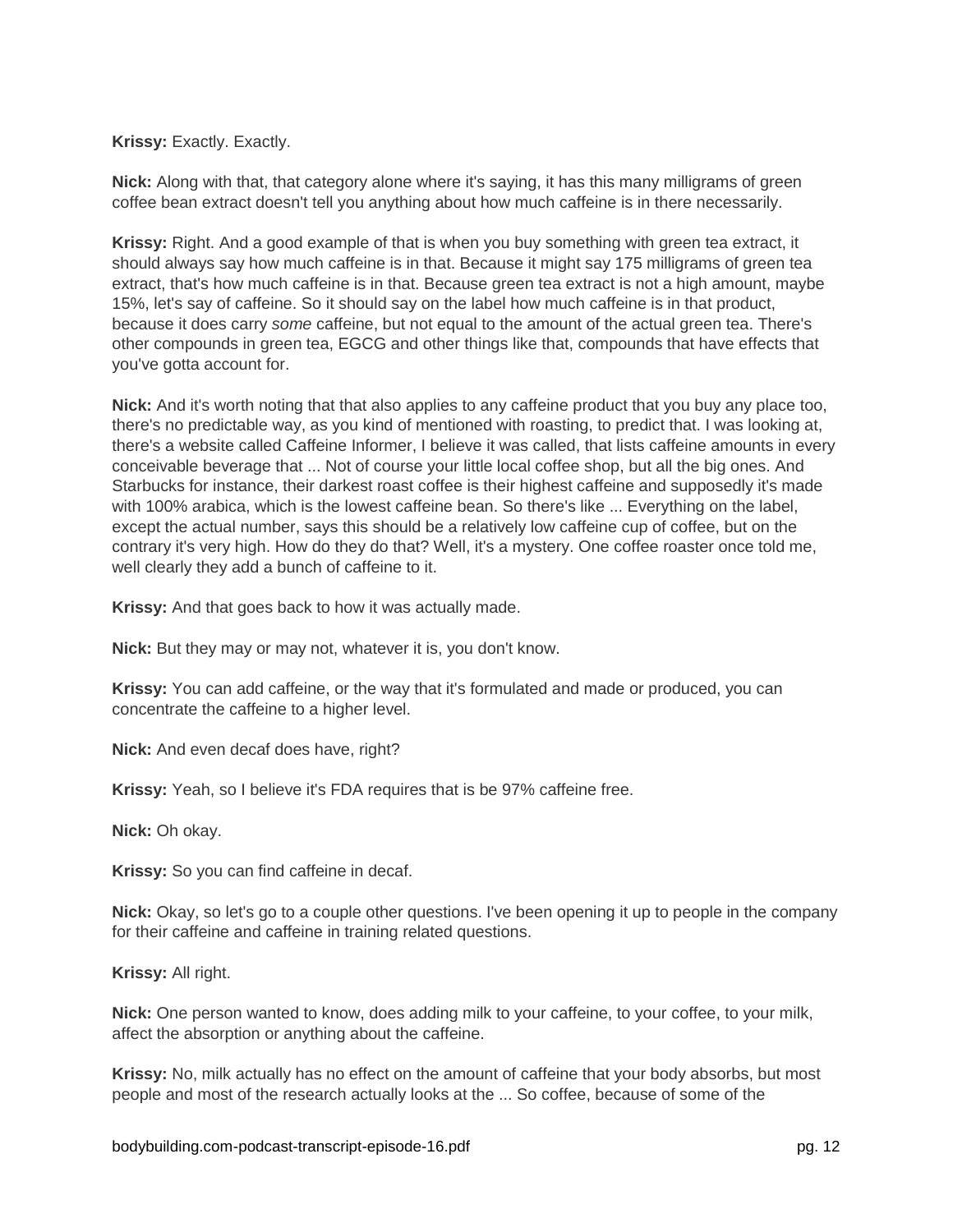compounds in coffee has an antioxidant benefit to it, more people are concerned about whether or not the milk inhibits the absorption of that, and it doesn't. So you can add milk, interestingly enough, I did find a paper that looked at non-dairy creamer, which could potentially slow down the absorption of that. So if that is something that you're interested or concerned about ...

**Nick:** Slow it down, not eliminate it?

**Krissy:** Not eliminate it, just slow it down.

**Nick:** It does add volume, all those things add volume to the drink, which might make you absorb it more slowly.

**Krissy:** Yep. And that was something that I read that brought it up, is that it causes you drink it slower a lot of times, is because there's calories in it too, so if you're concerned about that. But as far as the caffeine or the antioxidant potential of drinking coffee, it has no effect on it.

**Nick:** What about, "caffeine makes me less drunk?" If I mix the two of them?

**Krissy:** No, no don't do that. Yeah ...

**Nick:** But many, many people do that, right? But does it actually make you less drunk at all?

**Krissy:** No, caffeine has no influence on the effects of alcohol. So the whole upper and downer thing, and the effects of your body absorbing that, no, nope.

**Nick:** So if it makes you feel less drunk, maybe that is a bad thing?

**Krissy:** Yeah, and that's why ... Well, that's why companies ... What, Four Loko? Yeah, that's why they had to pull those things and the other companies too that were putting caffeine in alcohol. It's getting cracked down on and not seen as a good thing, because it's misleading for the body. I mean, people will Red Bull and vodka and things like that, which, never a good night ended with that.

**Nick:** What about caffeine during pregnancy? Is it safe for a pregnant woman to drink caffeine? Or a breastfeeding woman?

**Krissy:** That's a great question. So, there are studies that have shown, caffeine during pregnancy can lead to premature births, low birth weights, other complications during birth, however, in those studies, and there are a few of them, they did not control for smoking and alcohol use. So it is a little bit difficult to know if it was coffee, or caffeine, or alcohol, or smoking. Also, there is some data to suggest that caffeine can affect the fetal heart rate. Most physicians will not say necessarily to ban it completely, but to limit. And I believe the upper limit is two to 300 milligrams per day, but I think most physicians would say, if you can, to take it out from the diet or to minimize it from the diet. But we don't have conclusive evidence that says, absolutely, it causes this or it does not cause this. But I think it's definitely worth monitoring and watching. I don't know about breastfeeding, but I have heard that from friends who, they weren't ... Their babies, their stomachs ... Their baby's stomachs, their digestive system, did not appreciate when they were drinking coffee and then breastfeeding afterwards. I think probably just from. Even with adults too, right? Too much coffee can cause an upset stomach, kind of an acidic-type feeling, similar to …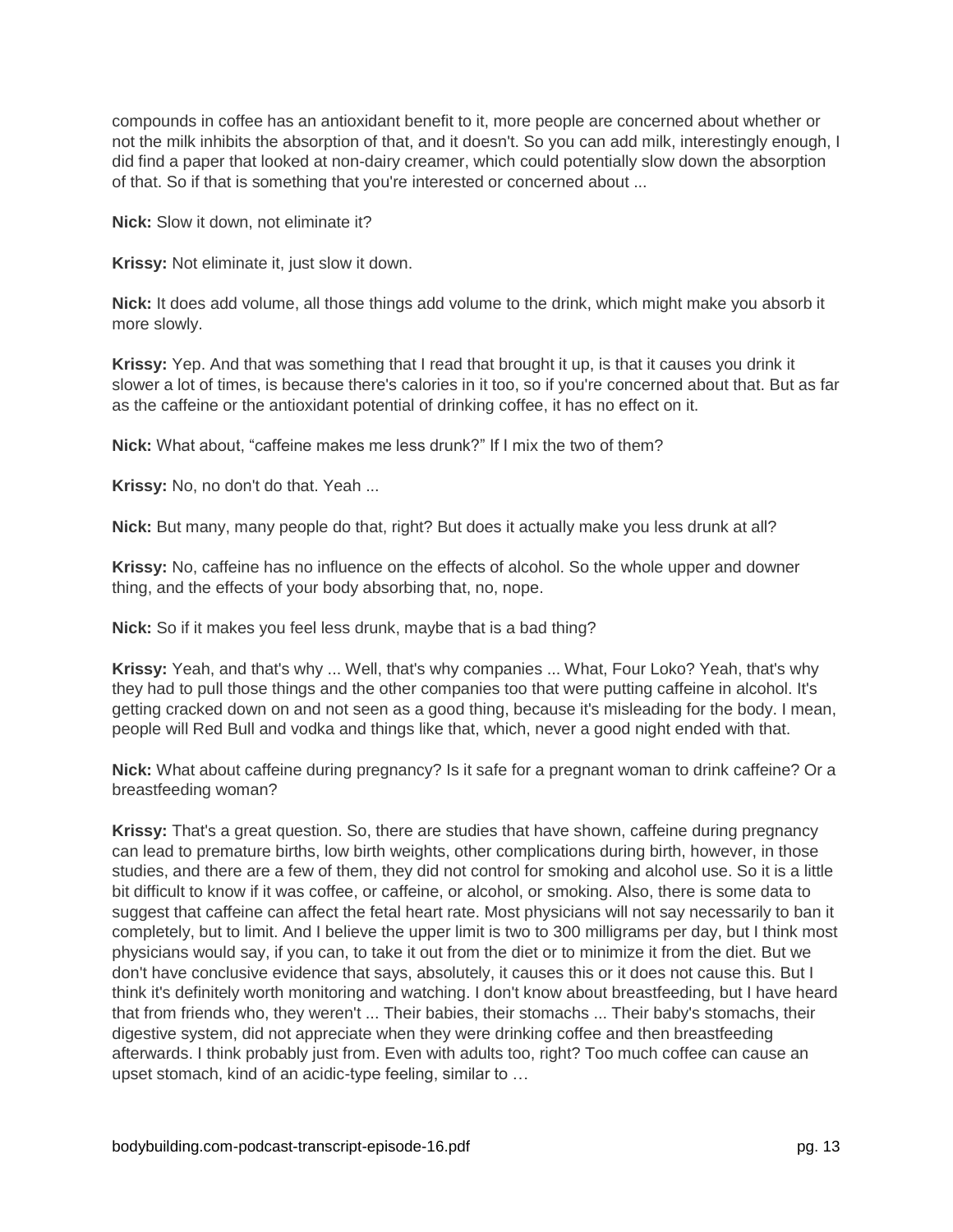**Nick:** I mean, and I guess the way you gauge that with a baby a lot of times is that they're not sleeping, so it'd be hard to tell is it because they're actually getting stimulated by the coffee? Or is it their stomach's upset? Yeah, I will say that when my wife had coffee and was breastfeeding that was 'no bueno' for my son, in that he just would not sleep after that.

**Krissy:** Right, right. And so you learn, say okay, no, not doing it.

**Nick:** Okay. Is it worth having a caffeination strategy for a specific event? Do elite athletes, elite lifters, anybody like that peak their caffeine usage? Or is that something that somebody should even consider?

**Krissy:** Yes, and it just goes back to when the peak values in the blood are seen. Now if you're talking about a powerlifter, unless they're using it just to sustain energy throughout the day, I wouldn't necessarily say that they need as much of a strategy. They may want to use caffeine just as like an upper, as an energy booster throughout the day. But for an endurance athlete, I would definitely say ... And anytime I go out on a long ride or, excuse me ... Or have an endurance event of any sort, I definitely time mine so that 30 minutes before I start ... Because I know I don't necessarily need, right as I start to have full, peak levels, but I do know that once I get settled in, the values are gonna be at the highest. And I don't compete in anything longer that's five to six hours, or I'm currently not doing any rides that are longer than five to six hours, so I don't need to worry about taking multiple doses. But keep in mind the half-life. So if you are doing like an ultra event or anything like that, keep a monitor or watch and know, okay, it's been three to four hours, my numbers are starting to decline, or the blood values are starting to go down, so I might to take, whether it's chews or the beans that have caffeine in them, you could start taking those to maintain ...

**Nick:** Two to three hour spacing? Is that something we could apply to our daily lives? Those of us who actually do it too, as opposed to oh, just take a cup every hour, cup every hour, and it's actually not doing that much. If you just said, you know what? I'm gonna have a cup of coffee every two hours, every three hours, would you get the same effect?

**Krissy:** Yeah, and I think a lot of times there are other things that you could do, rather than just taking coffee or caffeine every hour, there's probably other things. You might be dehydrated, you might be … maybe you just need to stand up. There's other things that you could be confusing with, "I need caffeine because I've been staring at my computer all day." Give yourself a break, yeah. Because if you've ...

# **Nick:** You just ritualized.

**Krissy:** Now let's say you've only had 50 to 60 milligrams, or you just had one cup, and I've only had 80 to 100 milligrams, I probably haven't hit that upper limit to what I would probably get my best benefit. So for me, I would say usually around two to 300 milligrams. So in the morning as I'm getting started I'll have a few cups of coffee within my first two hours of being here, and *then* I back off, and then I have something in the afternoon, if that makes sense. So when I talked about my morning ritual, I'm heavy in the morning and then I'm back at it again before I teach my evening classes. So I have that period of time in the day where I've hit my peak and so now I kind of come down, and then I hit one more time before the evening, before I teach again.

**Nick:** Um, people are taking more caffeine at younger ages than ever too, I saw something really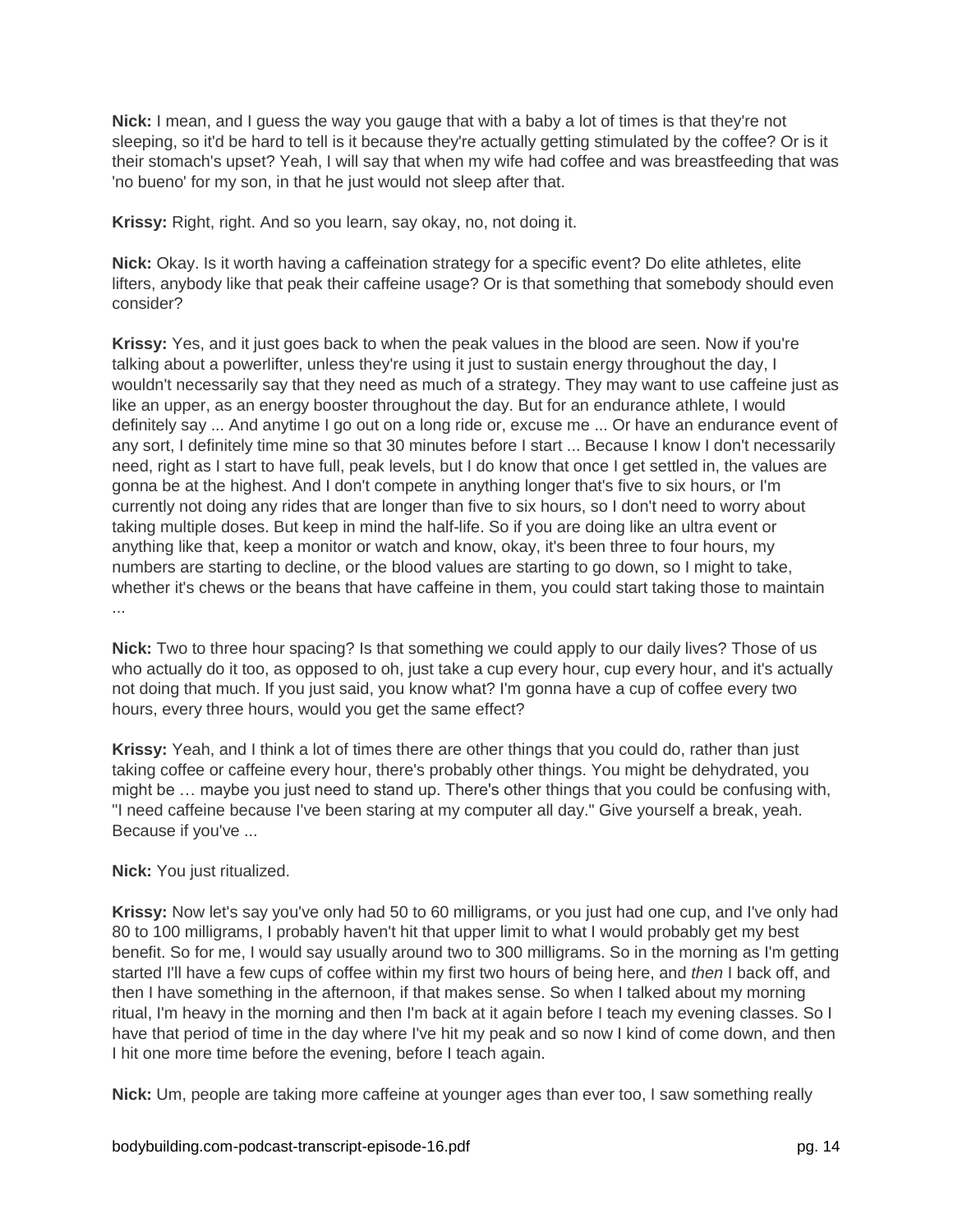interesting recently about the amount of coffee that young people are drinking, and aside from things like energy drinks, anything else. Is there any risk about stunting growth from caffeine usage? That's something that has been tossed around for a long time.

**Krissy:** Yeah, no, so if you look at ... Growth is really about length of bones, and caffeine has no effect on bone plates, growth plates. Other things can affect that. Now I guess if you had high, high, high levels of caffeine, if you were not having a diet that was adequate in calcium, magnesium, vitamin D, if you were not getting enough physical activity, I mean there was other things that were minimizing bone growth.

## **Nick:** Mm-hmm.

**Krissy:** And because you were just consuming a bunch of caffeine ... There's a lot of ifs, ands, or buts that you could say, well maybe, high level of caffeine would do that. But it would be a stretch to say that, which is a stretch for stunting your growth.

**Nick:** It's unlikely. What about somebody who's just trying to add muscle and takes a lot of caffeine? Okay, we've established that caffeine helps to burn calories, is that something that they need to worry about? Because they want to put every calorie to good use.

**Krissy:** Yeah, it's not ... You're not burning that much. Most of the studies will show that with fat burners, and again, this is someone following a diet and an exercise program that you might burn an extra couple hundred calories a day, which is great for someone who's trying to lose weight, yeah, sign me up if you're gonna give me something that's gonna help me burn two to three hundred more calories, that sounds great. But that's following a reduced-calorie diet, doing cardio, doing all that sort of things. Having caffeine in your pre-workout, you're gonna be okay. The thing that I ...

## **Nick:** 200 calories is pretty easy to eat.

**Krissy:** Yes, exactly, right. But then your post-workout shake ... The thing that some people to experience though, if they're drinking a lot of coffee is that it sometimes can act as an appetite suppressant. So if someone is trying to put on weight and they're noticing, I'm never hungry when I'm drinking coffee all the time, that might be a cause for that. Gives you something to look into, and the same thing with kids who drink a lot of coffee, it could ... They might not be getting a lot of good nutritional value from that, either they're putting a bunch of crap in it ... Because what kids actually like the taste of coffee, most of them are ... They want the drinks from Starbucks, whereas I love black coffee. Give me black coffee, I don't want anything ...

**Nick:** About age 15 I just decided, I was like, you know what? Black coffee's the cheapest, that's what we're gonna start drinking guys, now we started drinking.

**Krissy:** That's why I started drinking it, I was like, "I can't even afford milk in college, so I'm gonna drink black coffee, that's all I can get."

**Nick:** Okay. I we hear a lot about the health benefits of coffee, okay, for different cancers, Alzheimer's, all these different things. Is that a compelling reason for somebody to drink caffeinated coffee? Is there anything in the caffeinated version versus saying, "Hey, you know what? I drink decaf like my grandmother does." And I'll have my cup of decaf and pretend that it's caffeinated.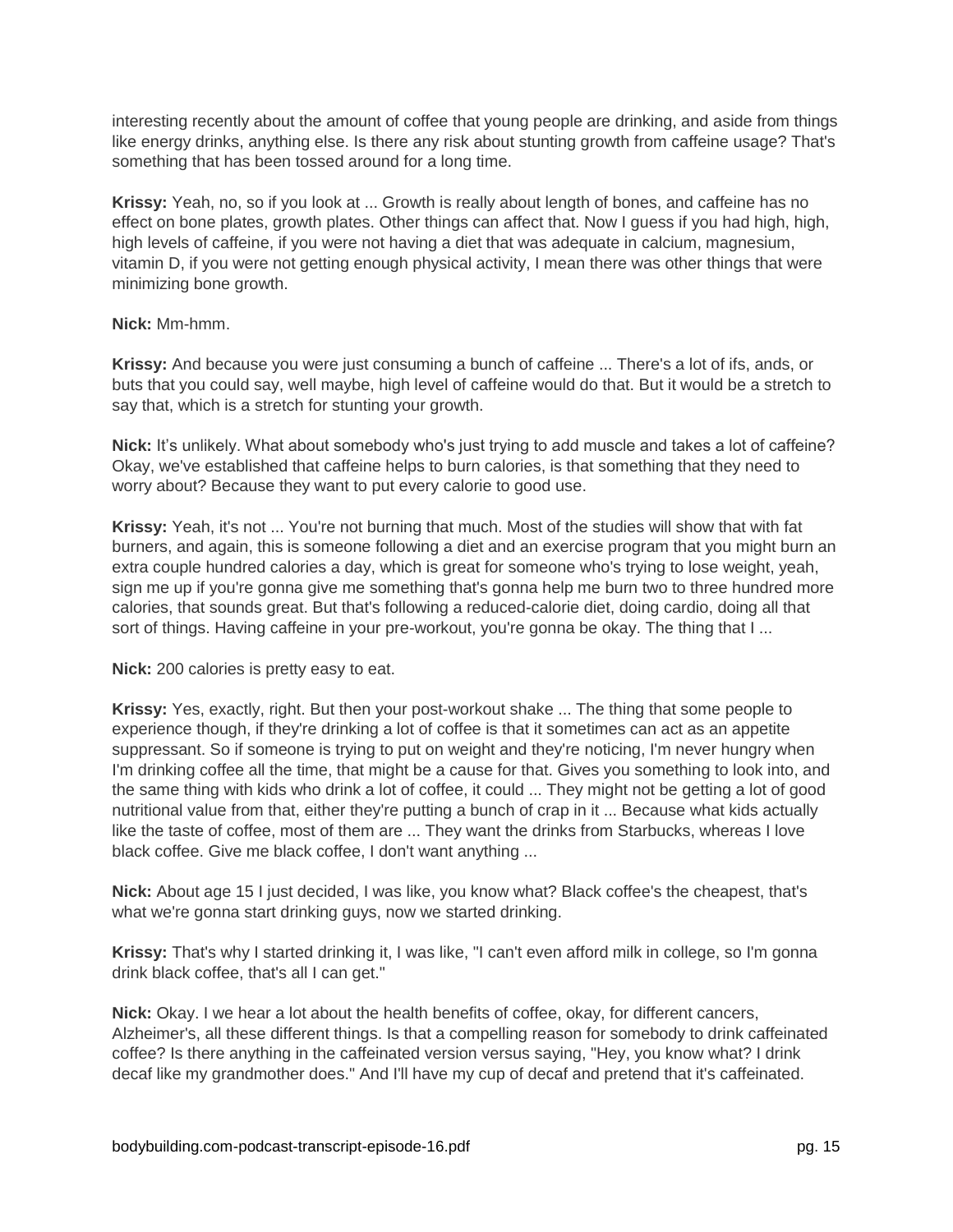**Krissy:** Yeah, that's a great question. First, on that, caffeine hasn't been shown ... Okay, I'm gonna switch now to say coffee. Most of these studies are done with coffee, not necessarily caffeine, so coffee. And none of them are going to reduce the symptoms or, once you have said disease, will it reduce or reverse the disease. So if I have type two diabetes and then all of the sudden I start drinking cups and cups of coffee? Am I going to reverse type two diabetes? No study has shown that. But there are numerous studies and everything that you just said, type two diabetes, certain forms of cancer, Parkinson's disease, that coffee consumption lowers the incidence or it lowers the risk for said diseases. So, I think if it is something that's part of your diet, I think continue to drink it. Now if you don't like coffee, you can do other things. The reason why coffee is seen as beneficial in those, because certain compounds, chlorogenic compounds that are found in coffee, that are also found in decaffeinated coffee. And there was actually a study that looked at both caffeinated and decaffeinated coffee for type 2 diabetics and found the incidence rate or the risk for type 2 diabetics was the same whether you drank ... Was reduced the same, whether you drank caffeinated or decaf. So it's more about the chlorogenic compounds which are anti-inflammatory. There's a lot of things that are anti-inflammatory these days that we can take. So if you hate coffee, don't drink it just because you're like, "Oh, it will help this." Because you've got to drink a lot to see those benefits.

**Nick:** Right, the Alzheimer's study's was a ton of coffee.

**Krissy:** So you're talking like six to eight cups of coffee. For me, I'm like great, I'm gonna do awesome.

**Nick:** I'm gonna live forever.

**Krissy:** I'm never dying. But if someone hates coffee, you can find those things other places. You can have antioxidants are in fruits and vegetables, anti-inflammatories you can take ... Fish oil is anti-inflammatory. There's so many other things that we can talk about but yeah. That's what I tell people, don't fear that it's gonna cause you to die earlier or that it's horrible, quite the contrary, coffee consumption is potentially beneficial for preventing a lot of these chronic diseases.

**Nick:** Okay. It's worth noting that this has been a very coffee-centric conversation so far because we get free coffee in this office, but also because we are Americans where coffee is a little bit more fundamental, whereas Kris Gethin, Robert Irvine, some of our guests on the podcast, they don't like coffee. They're like, "We're tea drinkers." Is there anything in black tea, green tea, that throws a wrench in everything we've said so far about caffeine?

**Krissy:** No, it just depends on the type of tea. So black tea compared to green tea, black tea has more caffeine than green tea. But when you talk about the antioxidant effects of tea, green tea is higher than black tea. So it just depends on what the benefit you want from it. They tend to be less caffeinated than, let's say your standard cup of coffee, but there's nothing wrong with getting your caffeine from tea.

**Nick:** Okay. It also has the theanine in it right?

**Krissy:** It has theanine in it.

**Nick:** I find that I can drink green tea all day, pretty much and not have any of the sleep impingement.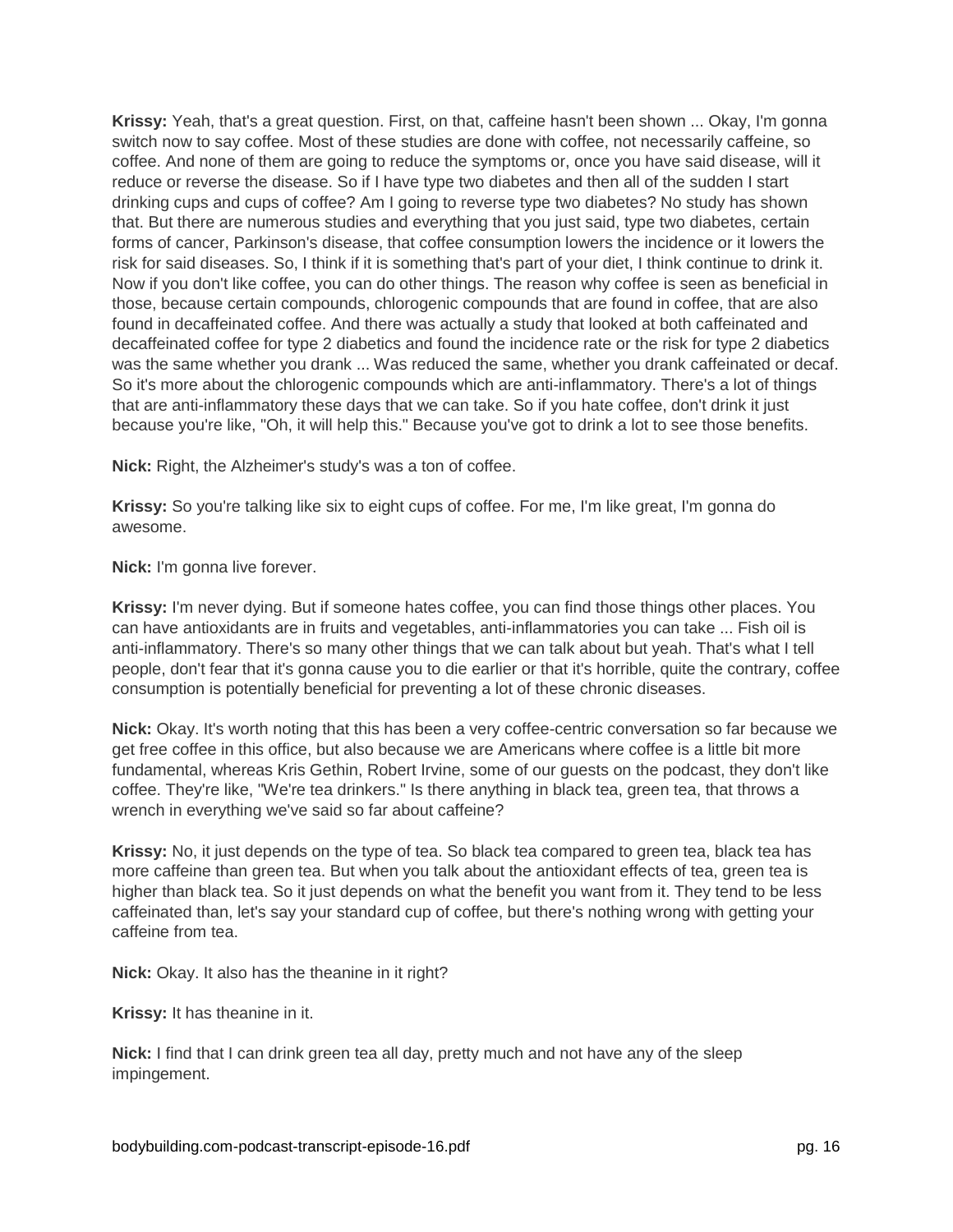**Krissy:** Yeah, you bring up a good point. So theanine actually ... And it's being used in more products now, supplements, in combination with caffeine because it has a similar effect to caffeine. It helps mental acuity, it helps with alertness, but without the negative side effects of caffeine. And it actually has been shown to reduce tolerance to caffeine. So a lot of people like to take it because, or combine it with caffeine, and you see it in products combined with caffeine, or maybe you see TeaCrine®, which is a trademarked version of L-theanine, it's the same thing it's just the compound. You combine it with caffeine so you get the ... This is how I say it, you get all the good stuff of caffeine, all the stuff that you want without all the bad stuff. The jitteriness, trouble sleeping, fast heart rate, shaky, whatever it may be. So you get all the good without the bad because of Ltheanine, so it basically milds it out.

**Nick:** That's interesting, okay. So somebody could potentially just take ... Is L-theanine something you could just take as a supplement as well?

**Krissy:** You could take it on its own, but it works best with caffeine.

**Nick:** Toss one back with your coffee? Make your own green tea version?

**Krissy:** Yeah. On its own, you ... Well, it goes back to what the effect you want to see. On its own, you're not gonna have that alertness, like, "Okay, I'm ready to take on the day, or ready to do this." If you want more a calming effect in your brain, like you just want to soothe everything then just take Ltheanine on its own, and maybe that's why you see it more in teas or marketed in teas or sleepy time teas and things like that, it's more of calming, which is how it helps to balance out caffeine with it's combined.

**Nick:** Okay. I think we've covered a fair amount of caffeine area here. If there's anything else that anybody wants us to address in the future, we're more than happy to do a follow up podcast, yeah exactly.

**Krissy:** Yeah, get another cup of coffee.

**Nick Collias:** Toss it in the questions and we'll see if we can gather enough up to do another one of these. Thank you very much for talking about this, Krissy Kendall.

**Krissy Kendall, Ph.D.:** Thank you.